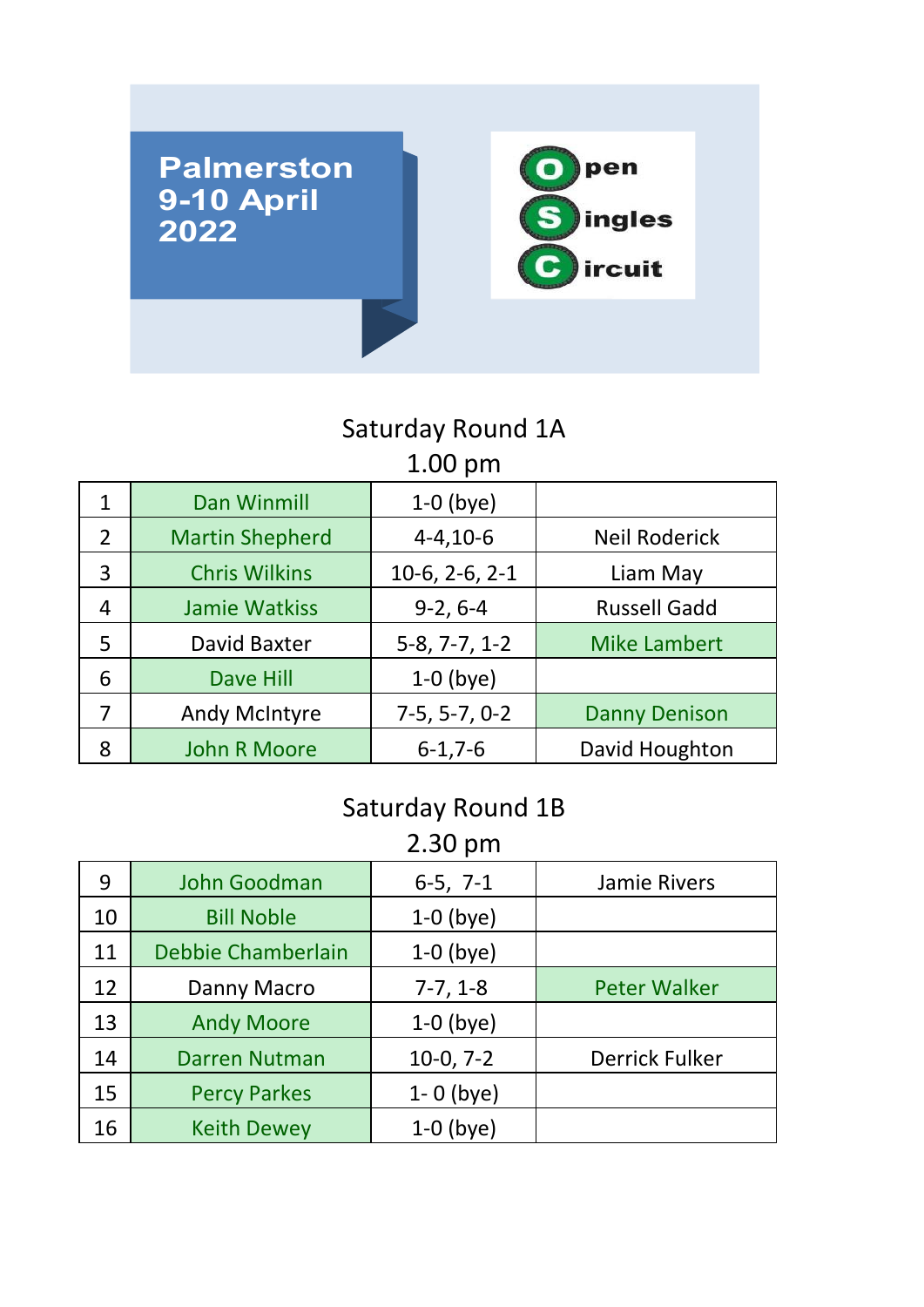# Saturday Round 2

### 4.00 pm

| 33 | <b>Dan Winmill</b>     | $9-4, 7-5$      | John Goodman         |
|----|------------------------|-----------------|----------------------|
| 34 | <b>Martin Shepherd</b> | $9-4, 9-2$      | <b>Bill Noble</b>    |
| 35 | <b>Chris Wilkins</b>   | $6-5, 8-5$      | Debbie Chamberlain   |
| 36 | <b>Jamie Watkiss</b>   | $6-5, 10-5$     | Peter Walker         |
| 37 | <b>Mike Lambert</b>    | $5-5, 8-0$      | <b>Andy Moore</b>    |
| 38 | Dave Hill              | $6-3, 2-7, 1-2$ | <b>Darren Nutman</b> |
| 39 | <b>Danny Denison</b>   | $6-4, 10-2$     | <b>Percy Parkes</b>  |
| 40 | John R Moore           | $0-10, 4-4$     | <b>Keith Dewey</b>   |

## Saturday Round 3 - Open Draw

5.30 pm

| 49 | <b>Chris Wilkins</b>   | $10-0, 6-5$ | Mike Lambert       |
|----|------------------------|-------------|--------------------|
| 50 | Jamie Watkiss          | $6-5, 6-5$  | <b>Keith Dewey</b> |
| 51 | <b>Martin Shepherd</b> | $7-2, 7-0$  | Darren Nutman      |
| 52 | <b>Danny Denison</b>   | 7-4, 7-6    | Dan Winmill        |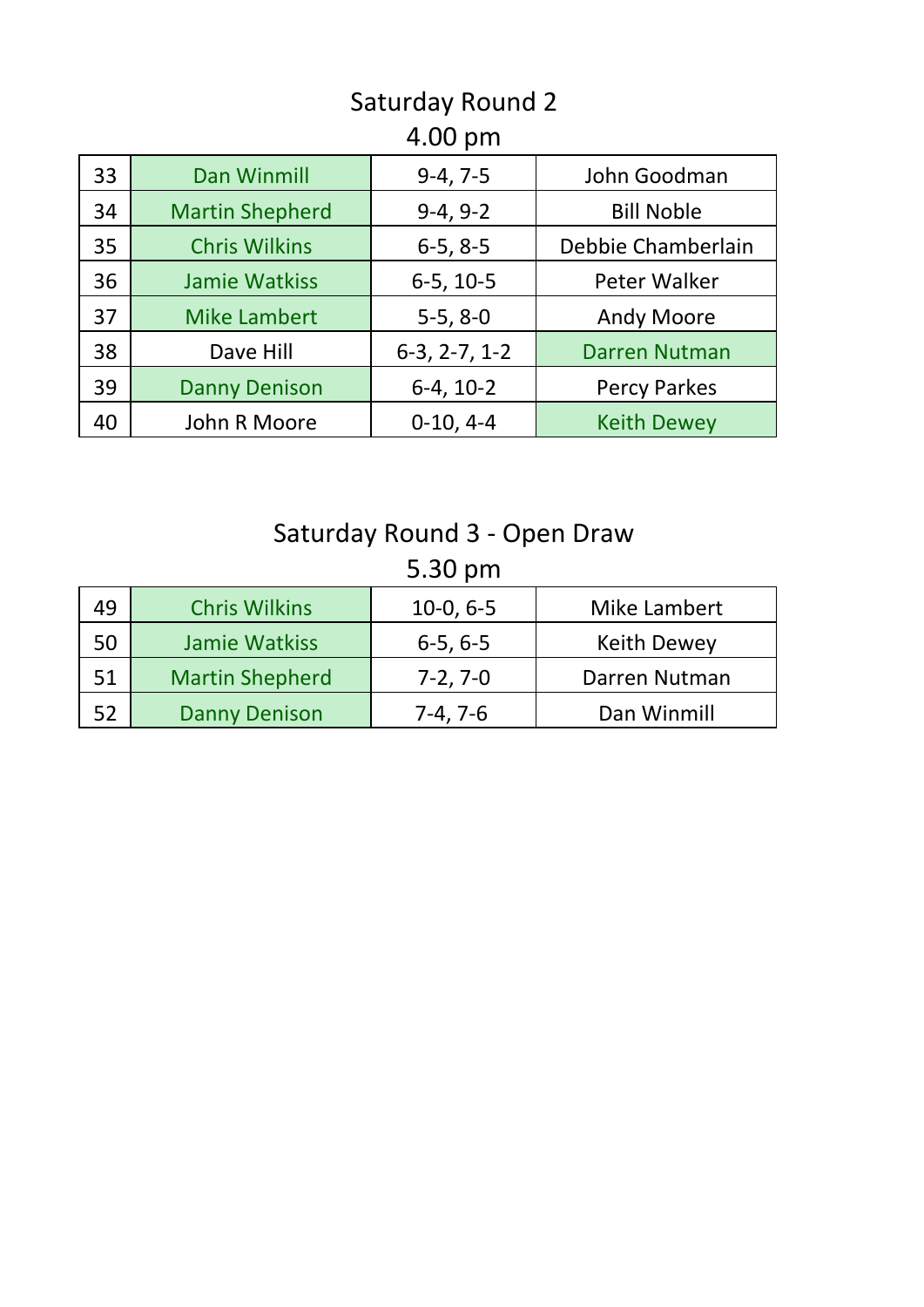## Sunday Round 1A

#### 9.00 am

| 17 | <b>Richard Toone</b> | $1-0$ (bye)    |                         |
|----|----------------------|----------------|-------------------------|
| 18 |                      | $0-1$ (bye)    | <b>Scott Edwards</b>    |
| 19 |                      |                |                         |
| 20 | Lucy Smith           | $5-6, 7-5, 20$ | Amar Nath               |
| 21 |                      | $0-1$ (bye)    | <b>Rob Bines</b>        |
| 22 | <b>Joe Sanford</b>   | $1-0$ (bye)    |                         |
| 23 | Jacqueline Henderson | $1-10, 3-7$    | <b>Jon Queripel</b>     |
| 24 | <b>Gary Payne</b>    | $2-13, 4-9$    | <b>Darren Mortemore</b> |

# Sunday Round 1B

10.30 am

| 25 | <b>Paul Sharman</b>    | $1-0$ (bye)      |                     |
|----|------------------------|------------------|---------------------|
| 26 | <b>Kevin Smith</b>     | $8-2, 1-11, 2-1$ | Luke Bell           |
| 27 | <b>Pat Briscoe</b>     | $7-5, 6-2$       | <b>Reece Graham</b> |
| 28 | <b>Alan Adair</b>      | $1-0$ (bye)      |                     |
| 29 | <b>Tom Smith</b>       | $5-7,7-7,0-2$    | <b>Adam White</b>   |
| 30 | <b>Charles Read</b>    | $1-0$ (bye)      |                     |
| 31 | <b>Colin Whitehead</b> | $7-5, 0-12, 2-0$ | <b>Bill MacJack</b> |
| 32 | <b>Norman Coad</b>     | $8-1, 7-1$       | Dave Bines          |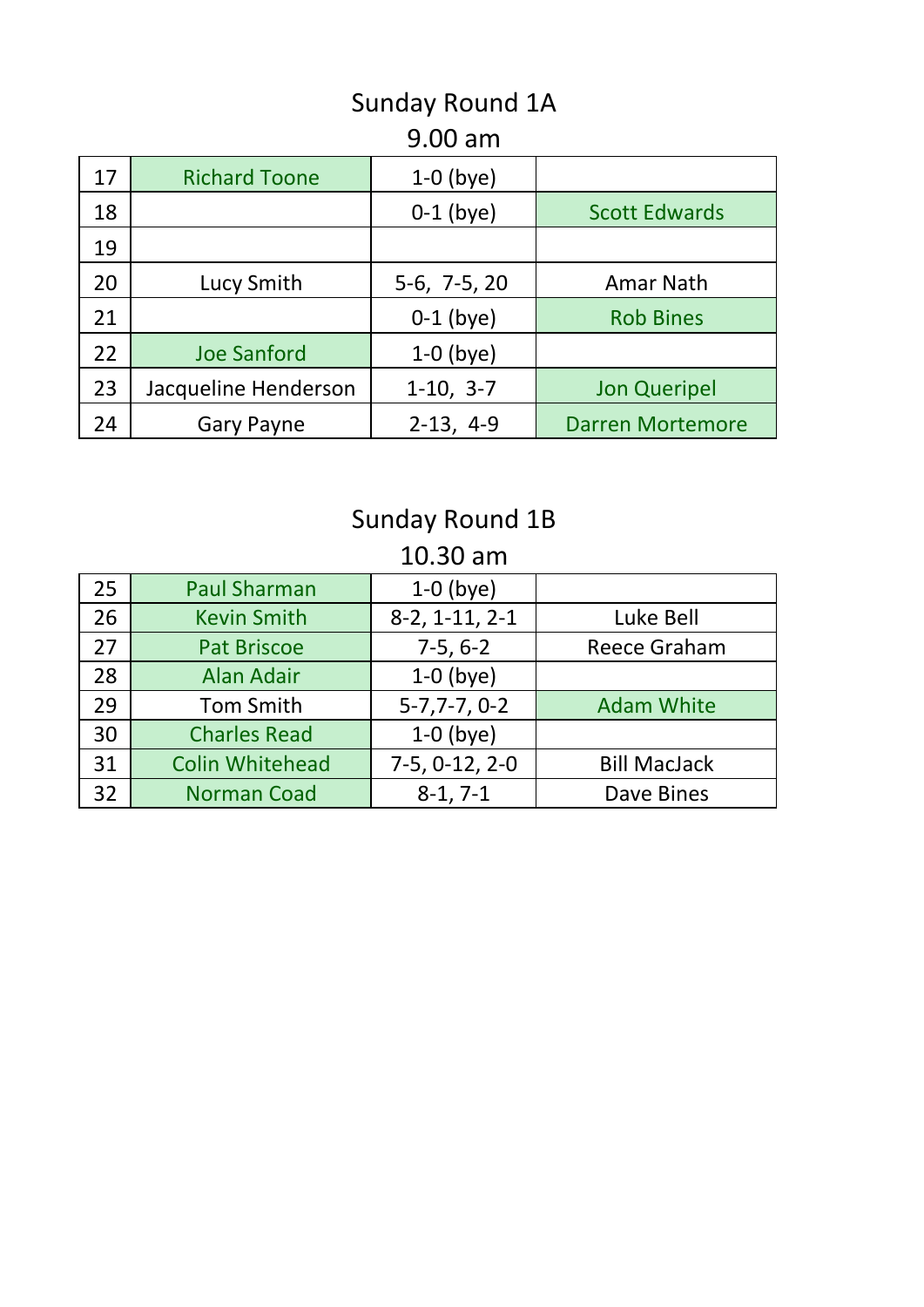## Sunday Round 2

### 12.00 pm

| 41 | <b>Richard Toone</b>   | $2-7, 2-9$      | <b>Scott Edwards</b>    |
|----|------------------------|-----------------|-------------------------|
| 42 |                        | $0-1$ (bye)     | <b>Lucy Smith</b>       |
| 43 | <b>Rob Bines</b>       | $2-9, 0-9$      | <b>Joe Sanford</b>      |
| 44 | Jon Queripel           | $6-7, 7-2, 1-2$ | <b>Darren Mortemore</b> |
| 45 | Paul Sharman           | $0-10, 4,6$     | <b>Kevin Smith</b>      |
| 46 | <b>Pat Briscoe</b>     | $6-2, 10-1$     | Alan Adair              |
| 47 | <b>Adam White</b>      | 7-8, 10-0, 2-0  | <b>Charles Read</b>     |
| 48 | <b>Colin Whitehead</b> | $1-7, 5-5$      | <b>Norman Coad</b>      |

## Sunday Round 3 - Open Draw

1.30 pm

| 53 | <b>Pat Briscoe</b> | $7-4, 7-3$      | Darren Mortemore  |
|----|--------------------|-----------------|-------------------|
| 54 | Lucy Smith         | $7-3, 5-5$      | Kevin Smith       |
| 55 | <b>Norman Coad</b> | $8-3, 9-1$      | Joe Sanford       |
| 56 | Scott Edwards      | $8-2, 3-5, 0-2$ | <b>Adam White</b> |